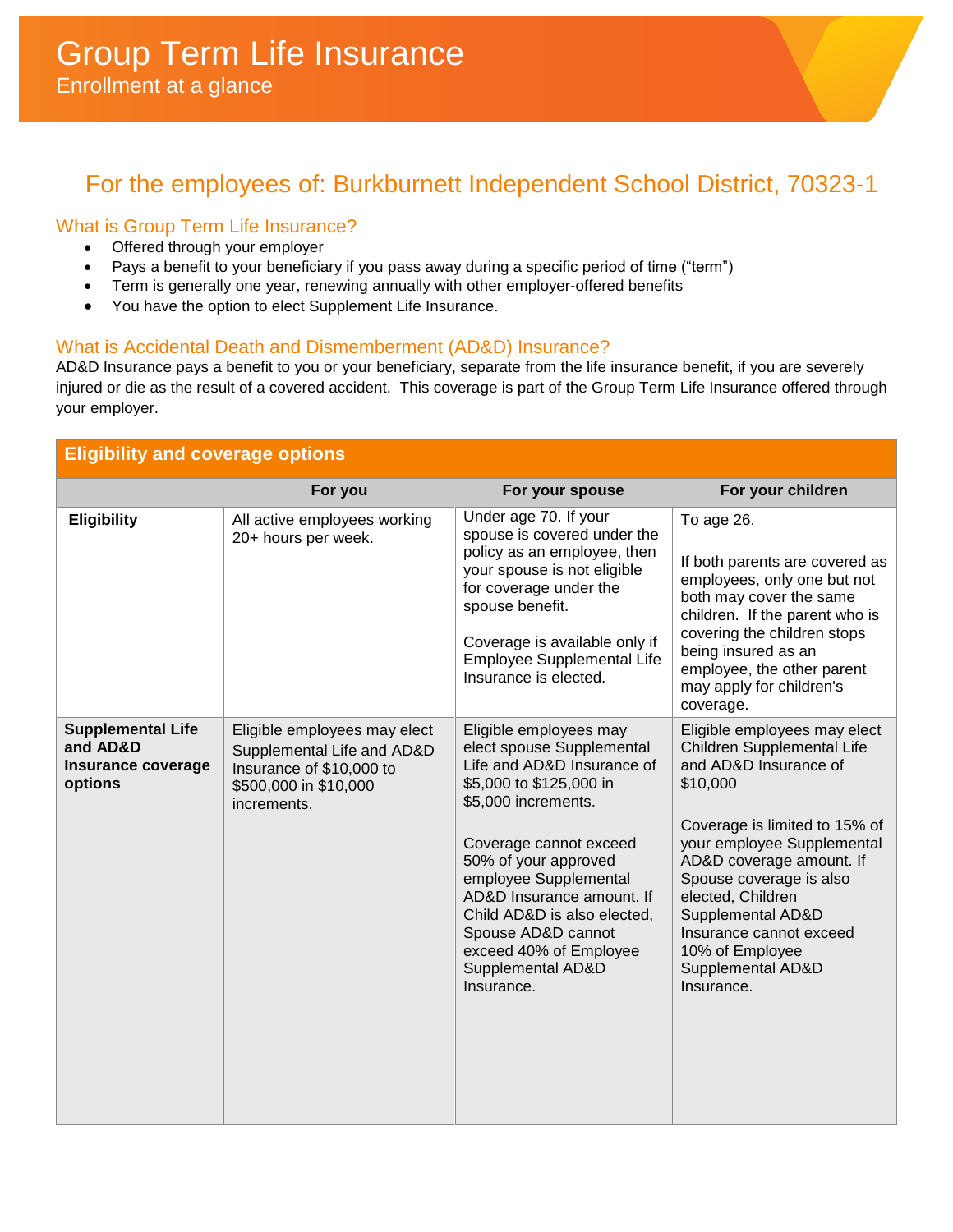| <b>Guaranteed issue</b><br>(GI) limit                                                                                                     | You may elect up to \$180,000<br>without providing evidence of<br>insurability during this<br>enrollment period.                                                                                                                                                                                                                                                                                                                                                             | You may elect up to \$50,000<br>without providing evidence<br>of insurability during this<br>enrollment period.                                                                                                                                                                                                                                                                                                                                                                | You may elect up to \$10,000<br>without providing evidence of<br>insurability during this<br>enrollment period. |
|-------------------------------------------------------------------------------------------------------------------------------------------|------------------------------------------------------------------------------------------------------------------------------------------------------------------------------------------------------------------------------------------------------------------------------------------------------------------------------------------------------------------------------------------------------------------------------------------------------------------------------|--------------------------------------------------------------------------------------------------------------------------------------------------------------------------------------------------------------------------------------------------------------------------------------------------------------------------------------------------------------------------------------------------------------------------------------------------------------------------------|-----------------------------------------------------------------------------------------------------------------|
| <b>Evidence of</b><br>insurability (health<br>questions)                                                                                  | <b>Total Supplemental Life</b><br>Insurance coverage up to<br>\$500,000 is available if you<br>complete an evidence of<br>insurability subject to approval<br>by the insurance company.<br>You must provide evidence of<br>insurability on yourself for any<br>coverage elected over the<br>\$180,000 guaranteed issue<br>amount.<br>When evidence of insurability<br>is required, the insurance<br>company will need to approve<br>it before coverage becomes<br>effective. | <b>Total Supplemental Life</b><br>Insurance coverage up to<br>\$125,000 is available if you<br>complete an evidence of<br>insurability subject to<br>approval by the insurance<br>company.<br>You must provide evidence<br>of insurability on yourself for<br>any coverage elected over<br>the \$50,000 guaranteed<br>issue amount.<br>When evidence of<br>insurability is required, the<br>insurance company will need<br>to approve it before<br>coverage becomes effective. | Not Applicable. No Evidence<br>of Insurability should be sent<br>in for Child Supplemental<br>Life.             |
| Increases in<br>coverage                                                                                                                  | You may elect to increase your<br>current coverage amount by<br>\$10,000 up to the guaranteed<br>issue amount of \$180,000<br>without providing evidence of<br>insurability during subsequent<br>annual enrollments.<br>If you are a late entrant, you<br>must provide evidence of<br>insurability for any coverage<br>elected.                                                                                                                                              | You may elect to increase<br>your current coverage<br>amount by \$5,000 up to the<br>guaranteed issue amount of<br>\$50,000 without providing<br>evidence of insurability<br>during subsequent annual<br>enrollments.<br>If you are a late entrant, you<br>must provide evidence of<br>insurability for any coverage<br>elected.                                                                                                                                               | Not applicable                                                                                                  |
| <b>Age reductions</b><br>Note: Your payroll<br>deductions will be<br>adjusted to pay<br>premium based on<br>the new benefit<br>amount(s). | Benefit amount reduces to<br>65% of original coverage at<br>age 65 and to 50% of original<br>coverage at age 70.                                                                                                                                                                                                                                                                                                                                                             | Benefit amount reduces to<br>65% of original coverage at<br>age 65 and to 50% of<br>original coverage at age 70.                                                                                                                                                                                                                                                                                                                                                               | Not applicable                                                                                                  |



ReliaStar Life Insurance Company, a member of the Voya $^\circledR$  family of companies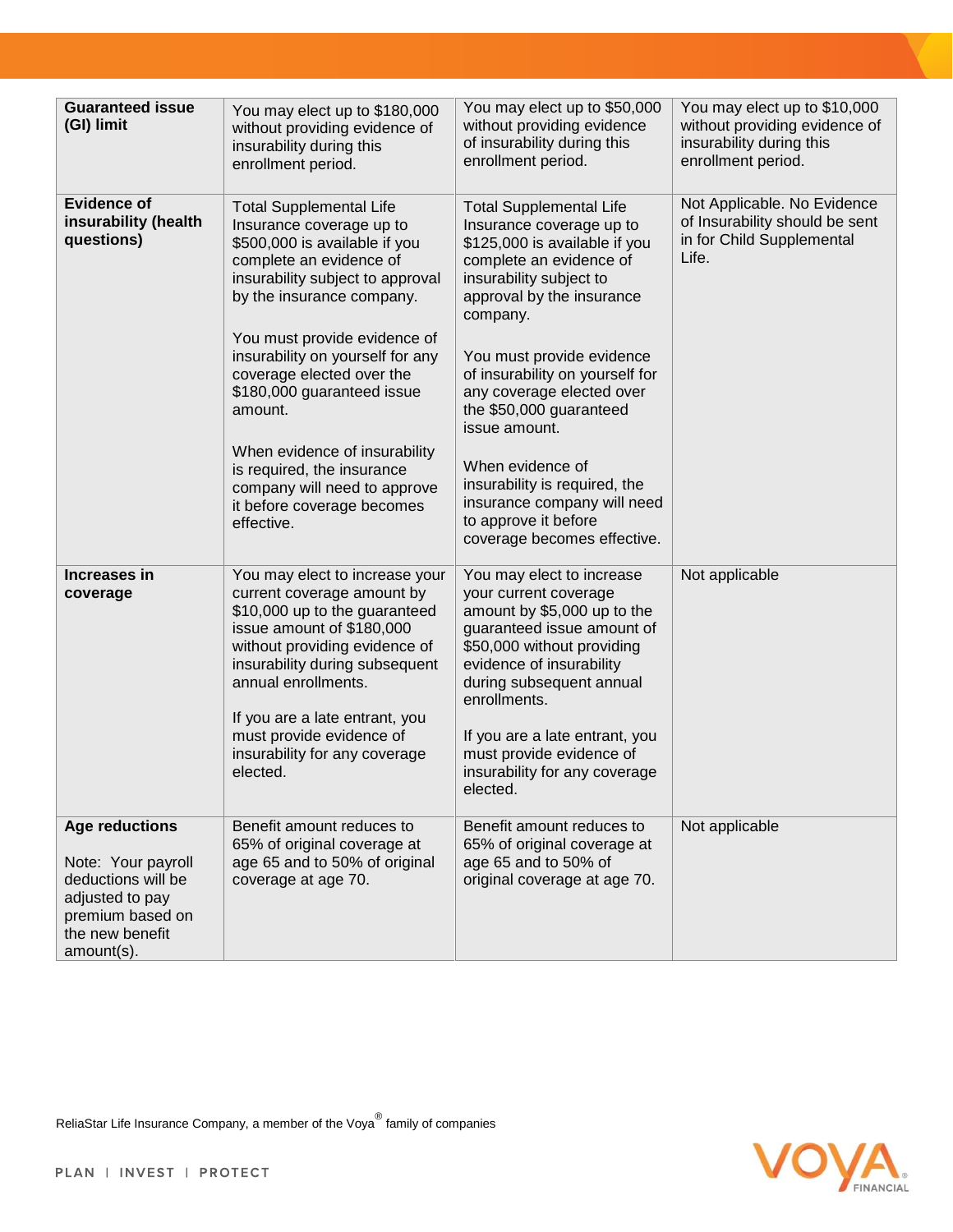#### What does my life insurance include?

The benefits listed below are included with your life insurance coverage.

- **Accidental Death and Dismemberment (AD&D) Insurance:** Pays a benefit to you or your beneficiary, separate from the life insurance benefit, if you are severely injured or die as the result of a covered accident. The proceeds can be used however you or your beneficiary would like.
- **Conversion**: You may convert life insurance coverage to an individual whole life insurance policy when you leave your employer or due to loss of eligibility under the employer's group policy.
- **Portability**: You may apply to continue your Basic and Supplemental coverage when you leave your current employer, and pay premiums to the insurance company directly.
- **Convenient Payroll Deductions**: Premium deductions for Supplemental coverages are taken directly from your paycheck, so you never have to worry about late payments or lapse notices.

A complete description of benefits, limitations, exclusions and termination of coverage will be provided in the certificate of insurance and riders.

## How much does my life insurance cost?

| <b>Employee and Spouse Supplemental Life</b><br><b>Insurance Rates</b> |                                                     |  |  |
|------------------------------------------------------------------------|-----------------------------------------------------|--|--|
| Age                                                                    | <b>Semi-Monthly Rate per \$1,000</b><br>of Coverage |  |  |
| Under 25                                                               | 0.018                                               |  |  |
| $25 - 29$                                                              | 0.018                                               |  |  |
| 30-34                                                                  | 0.018                                               |  |  |
| 35-39                                                                  | 0.027                                               |  |  |
| $40 - 44$                                                              | 0.045                                               |  |  |
| 45-49                                                                  | 0.068                                               |  |  |
| 50-54                                                                  | 0.115                                               |  |  |
| 55-59                                                                  | 0.180                                               |  |  |
| 60-64                                                                  | 0.239                                               |  |  |
| 65-69                                                                  | 0.387                                               |  |  |
| 70-74                                                                  | 0.675                                               |  |  |
| $75+$                                                                  | 1.030                                               |  |  |

**Supplemental Accidental Death and Dismemberment (AD&D) Insurance Rates**

| <b>Coverage Type</b>                 | <b>Semi-Monthly Rate</b><br>per \$1,000 of<br><b>Coverage</b> |
|--------------------------------------|---------------------------------------------------------------|
| <b>Employee Supplemental</b><br>AD&D | 0.020                                                         |
| Employee and<br>Dependents AD&D      | 0.030                                                         |
|                                      |                                                               |

| <b>Children Supplemental Life Insurance</b> |                          |  |  |  |
|---------------------------------------------|--------------------------|--|--|--|
| Monthly cost for all eligible children      |                          |  |  |  |
| <b>Coverage Levels</b>                      | <b>Semi-Monthly Cost</b> |  |  |  |
| \$10,000                                    | \$.50                    |  |  |  |

Use the steps below to calculate your premium for you and your spouse based on the amount of insurance you elected:

Step 1: Enter the rate per  $$1,000$  based on age:

Step 2: Take the amount of insurance and divide it by 1,000:

(Example: For \$150,000 of coverage, enter "150")

Step 3: Multiply lines 1 and 2 (this is your monthly cost):